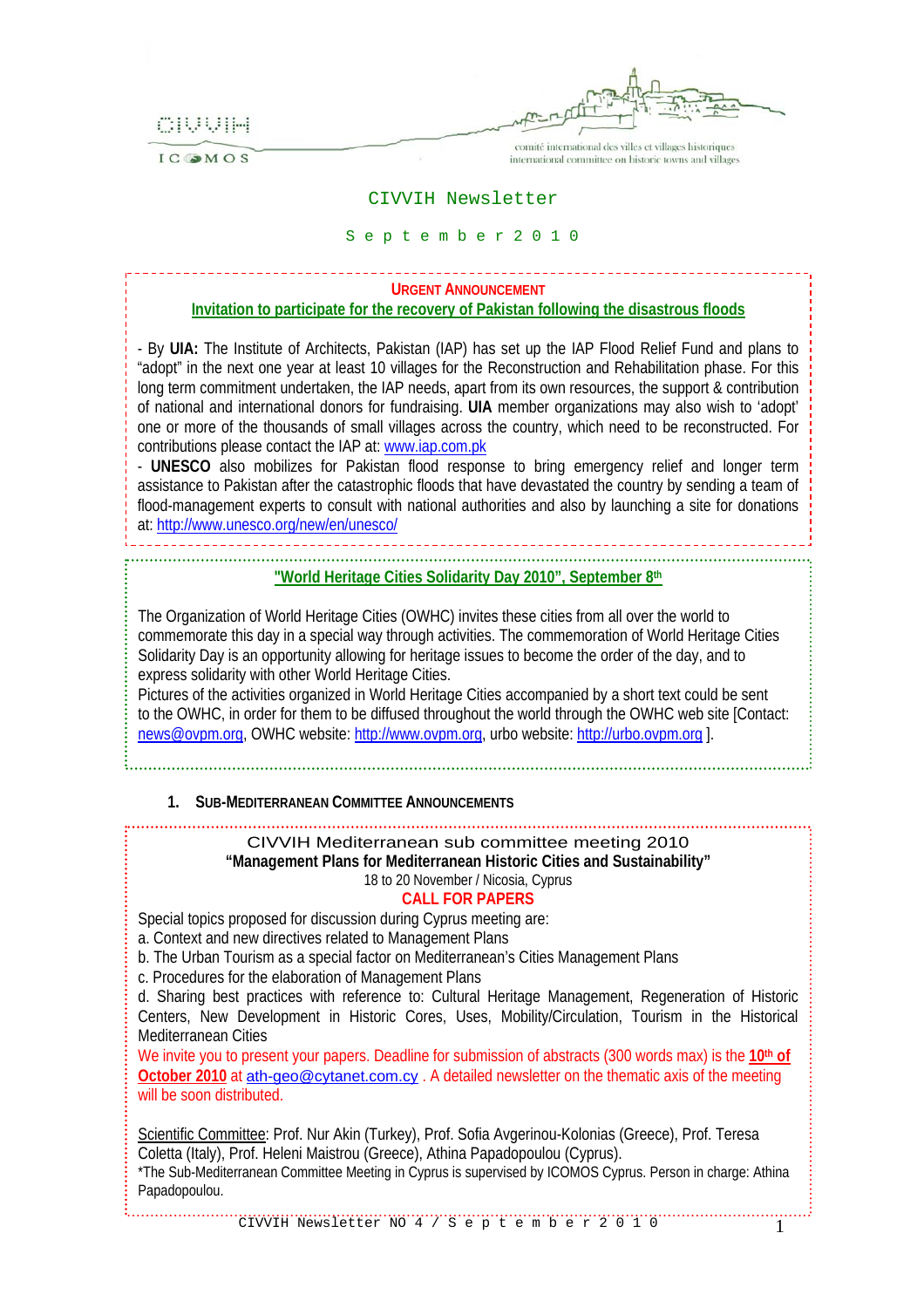### **2. ACTIVITIES BY CIVVIH MEMBERS**

- **[new]** CIVVIH contributed to the peer review process on a **research on Public Private Partnerships for Getty conservation Institute** which was elaborated by CIVVIH' Acting President Sofia Avgerinou-Kolonia and CIVVIH Associate member Eleni Oeconomopoulou. After the finalization by the Getty Institute the Report of the research will be disseminated to all CIVVIH members.
- **FF Inewl** An Associate member of CIVVIH, Eleni Oeconomopoulou, Conservator - Architect participated in the writing and illustrated a new book related to Monuments and Climate Change which was just published. The edition entitled: **"The Land of Two Suns"** is addressed to children of primary school and not only, aiming to make them aware and to educate them on the effects of Climate Change and natural disasters. It is prologued by Mr. Franceso Bandarin, UNESCO WHC Director and Mr. Mounir Bouchenaki, ICCROM' Director. For the moment it is available in English and Greek.



### **3. GENERAL ANNOUNCEMENTS**

- **[inew]** ICOMOS report on the proceedings of the 34th session of the World Heritage Committee, Brasilia 2010 through ICOMOS International Secretariat e-news, No. 58 at: <http://www.international.icomos.org/home.htm>
- **[new]** The report "Research, publication and dissemination of scientific literature in the field of conservation of historic monuments and sites*",* by José Garcia Vicente and Cécilia Rantica, is available on the website at the following address:

[http://www.international.icomos.org/centre\\_documentation/openarchive/Report\\_English.pdf](http://www.international.icomos.org/centre_documentation/openarchive/Report_English.pdf) [Further information: ICOMOS Documentation Centre]

- **[new]** The NED Journal of Research in Architecture and Planning is **inviting articles** for its tenth issue for the year 2010. The theme for the volume is "Architecture of Housing'". Contents of the previous issues can be reviewed at the following web link: [http://www.neduet.edu.pk/ARCH-](http://www.neduet.edu.pk/ARCH-JOURNAL/index.htm)[JOURNAL/index.htm](http://www.neduet.edu.pk/ARCH-JOURNAL/index.htm) [Research papers/ articles can be send by email to: [crd@neduet.edu.pk,](mailto:crd@neduet.edu.pk) [masooma\\_m@hotmail.com,](mailto:masooma_m@hotmail.com) [saeed.ned@neduet.edu.pk](mailto:saeed.ned@neduet.edu.pk) with Cc to: [anaeem@neduet.edu.pk](mailto:anaeem@neduet.edu.pk)]
- **[new]** Applications for the **Advanced Masters in Structural Analysis of Monuments and**  <u>a k</u> **Historical Constructions** are open. Full details on the MSc programme, as well as electronic application procedure are available on the website: [www.msc-sahc.org](http://www.msc-sahc.org/)
- **[new]** Abstract submissions are now open for the 6<sup>th</sup> International Conference on River Basin a ka Management including all aspects of Hydrology, Ecology, Environmental Management, Flood Plains, and Wetlands will be held from 25 to 27 May 2011, Riverside, California [For further information and full details about the conference objectives, topics and submission requirements at: [http://www.wessex.ac.uk/rbm2011rem1.html\]](http://www.wessex.ac.uk/rbm2011rem1.html)

#### **September**

- **[new]** The deadline for **submitting papers** for the CSAAR 2011 Conservation of Architecture, Urban Areas, Nature & Landscape: Towards a Sustainable Survival of Cultural Landscape is extended to **September, 15th** 2010. The meeting will be held from 14 to 16 March 2011 in Amman, Jordan [Full paper format, submission guidelines, registration, accommodation and further information are available at the conference website: <http://www.csaar-center.org/conference/2011/>]
- **[inew]** The International Conference in Coptic studies on: "Life in Egypt during the Coptic Period: Towns and Villages, Laymen and Clergy, Bishops and Dioceses" will be held at the Bibliotheca Alexandrina, Egypt, from 21 to 23 September 2010 [For further information at: <http://www.bibalex.org/CalligraphyCenter/CopticStudiesConference/Home/Home.aspx>]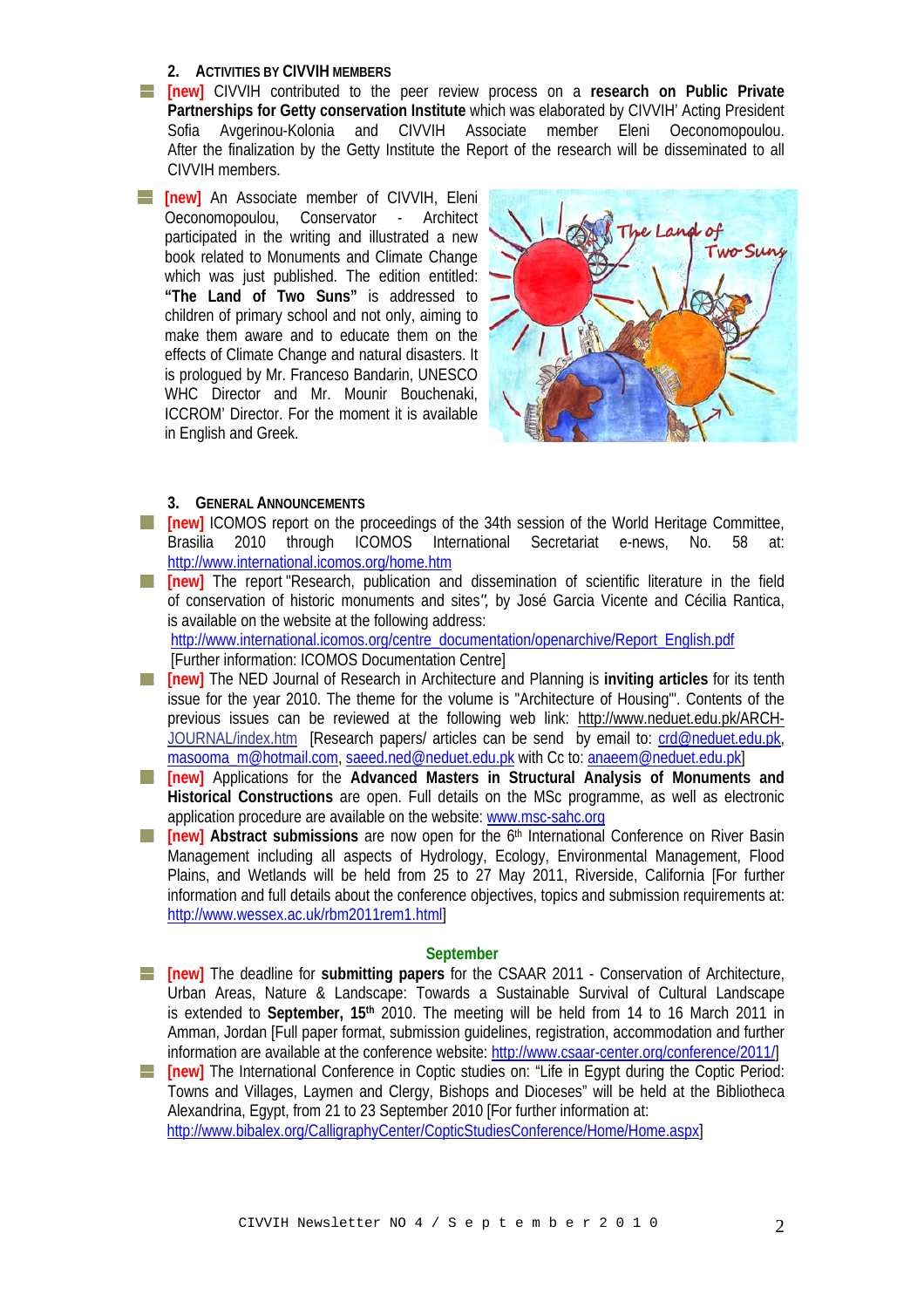#### **October**

**[abilitation**] ["Rehabilitation and Sustainability. The Future is possible"](http://www.rsf2010.org/en/pres) will be held in Barcelona on the 4th\*, 5th and 6th of October 2010 at the Palacio de Congresos de Barcelona. [\*International Habitat's Day (UN-HABITAT)/ International Architecture's Day (UIA)] [For further information: [http://www.rsf2010.org/en/node/84?](http://www.rsf2010.org/en/node/84)]

**If Inewl Papers** for the 10<sup>th</sup> International SIEF Congress "People Make Places - ways of feeling the world" **are invited for presentation**. The congress will take place in Lisbon from 17 to 21 April 2011. The call for papers is closing on 15 October. To submit a paper and for more information: <http://www.nomadit.co.uk/sief/sief2011/panels.php5?PanelID=766>

**[at linew]** Announcement of the Celebration of the Tenth Anniversary of the European Landscape Convention 2000-2010 - New challenges, new opportunities will be held in Palazzo Vecchio in Florence, Italy from 19 to 20 October 2010 [For further information at: [http://www.coe.int/EuropeanLandscapeConvention,](http://www.coe.int/EuropeanLandscapeConvention) Mrs M. Georges-Higgs, Assistant, Cultural Heritage, Landscape and Spatial Planning Division of the Council of Europe ([maureen.georges](mailto:maureen.georges-higgs@coe.int)[higgs@coe.int](mailto:maureen.georges-higgs@coe.int))]

### **November**

- **[new]** World Architecture Festival will be held in Barcelona, Spain on 3-5 November 2010 [For further information:<http://www.worldarchitecturefestival.com/index.cfm>]
- **[reminder]** Florence 2010. International Week on Cultural Heritage and Landscape. The first <u>e l</u> international cultural event focusing on cultural heritage and landscape and a forum on the role of artistic and cultural heritage as a driver of economic and social development on an international level will take place in Florence from 12 to 20 November 2010 [www.florens2010.com]
- **[reminder]** The 15th Workshop Congress on Cultural Heritage and New Technologies will be held from 15 to 17 November 2010 in Vienna, Austria [For further information and programme: <http://www.stadtarchaeologie.at/>]
- **[inew]** A workshop focusing on Sustainable Reconstruction Projects for L'Aquila is being planned in connection with the Venice international architecture biennial (29 August to 23 November 2010). The workshop will be organised by La Sapienza University in Rome. Several universities will be associated with the project [Contact person: Sebastian El Khouli, Programme Director, [s.elkhouli@bgp.ch\]](mailto:s.elkhouli@bgp.ch) [Link to International Union of Architects – UIA E-newsletter available at [http://www.uia-architectes.org\]](http://www.uia-architectes.org/)

### **December**

**[new]** The 8th International Conference on the Role of Engineering Towards a Better Environment -RETBE' 10 will be held on 20 & 21 December 2010 in Alexandria' University Faculty of Engineering, Egypt [For further information: [http://retbe.alexeng.edu.eg,](http://retbe.alexeng.edu.eg/) e-mail: [retbe10@alexeng.edu.eg](mailto:retbe10@alexeng.edu.eg)]

### **Other E-Newsletters we recommend to visit:**

- Australia ICOMOS E-Mail News available online at<http://australia.icomos.org/category/e-news/>
- Newsletter of the ICOMOS International Scientific Committee of Vernacular Architecture (CIAV) available at<http://ciav.icomos.org/>
- **The ICOMOS International Committee for Archaeological Heritage Management (ICAHM)** newsletter available at [http://www.icomos.org/icahm/articles/ICAHM\\_News\\_07-10.pdf](http://www.icomos.org/icahm/articles/ICAHM_News_07-10.pdf)
- ICCROM e-News available online at <http://www.iccrom.org/index.shtml>
- **Newsletter forum UNESCO, university and heritage:** [http://universityandheritage.net/Boletin\\_FUUP\\_html/index\\_eng.html](http://universityandheritage.net/Boletin_FUUP_html/index_eng.html)
- International Union of Architects UIA E-newsletter available at [http://www.uia-architectes.org](http://www.uia-architectes.org/)